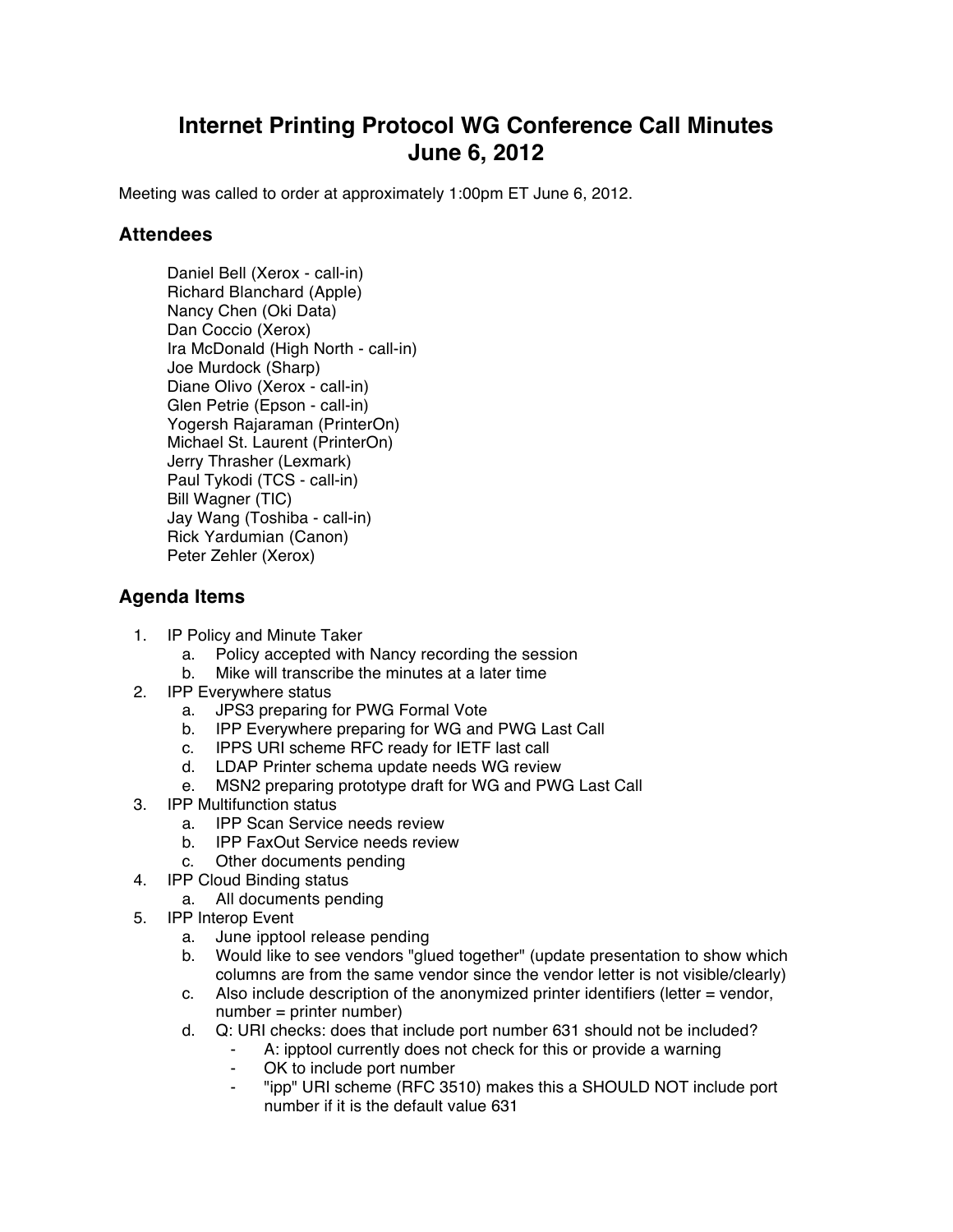- ⁃ "ipps" URI scheme (pending) has the same wording (checked)
- 6. IPP JPS3 Last Call Results
	- a. ftp://ftp.pwg.org/pub/pwg/ipp/wd/wd-ippjobprinterext3v10-20120525-rev.pdf
	- b. JT5, document-password-supported:
		- Consensus is to make this RESOLVED and update paragraph accordingly
			- Value 0 is "not supported"
			- Supported values must be between 255 and max length
			- Q: Is max length of octetString 1023?
				- A: Yes, octetString has a max of 1023 octets
				- Indicate octetString(0,255:MAX) in section heading, drop ranges from IANA registration
				- Q: What about values set by Set-Printer-Attributes?
					- A: Limited to valid range 0, 255-max
	- c. Action: Mike to post a stable draft of JPS3 for PWG Formal Vote with change for JT5
- 7. IPP Everywhere Review
	- a. ftp://ftp.pwg.org/pub/pwg/ipp/wd/wd-ippeve10-20120530-rev.pdf
	- b. Q: EXIF is a MIME media type?
		- A: Yes, but not in schema at this point. Add it.
	- c. Action: Mike to post a stable draft of IPP Everywhere for WG Last Call
- 8. MSN2 Issues
	- a. Current prototype draft (not updated):
		- ⁃ ftp://ftp.pwg.org/pub/pwg/ipp/wd/wd-pwgmsn20-20120420-rev.pdf
	- b. Proposal for Roll-Fed Media:
		- Accepted as proposed.
			- Action: Mike to add roll media names to MSN2
			- Action: Mike to add roll-fed media-col-ready/database information to IPP Everywhere
	- c. Q: Is cotton listed as a media-type?
		- A: No, but can be added
		- ⁃ Mike to work with Pete to add appropriate media-type names

## **Next Steps / Open Actions**

- Next conference call is June 18th at 3pm ET
- Action: Mike to put out a stable draft of JPS3 for PWG Formal Vote with change for JT5
- Action: Mike to post a stable draft of IPP Everywhere for WG Last Call
- Action: Mike to add roll media names to MSN2
- Action: Mike to add roll-fed media-col-ready/database information to IPP Everywhere
- Action: Mike to post JPS3 last call reminder to pwg-announce and send personal reminders (DONE)
- Action: Mike to prepare slides for June F2F and post to IPP list for email review (DONE)
- Action: Ira to submit technical errata to RFC 3805 to replace CR with  $CR + LF$  to be consistent with 5198 and others
- Action: Ira to contact IETF ADs to get IPPS URI schema RFC pushed through
- Action: Mike to change document template to use static date in header (ONGOING)
- Action: Mike to post stable draft of IPP Everywhere and issue 2-week WG Last Call (PENDING - prototype draft instead)
- Action: Mike to post prototype draft of MSN2 (PENDING)
- Action: Ira to check syntax for multi-valued strings and length limits in LDAP Printer schema (ONGOING)
- Action: Ira to send registry updates to Mike for some bad references to 5100.5 should be 5100.3 (ONGOING)
- Action: Ira to check matching rule OIDs on lines 1766-1772 and post updated LDAP